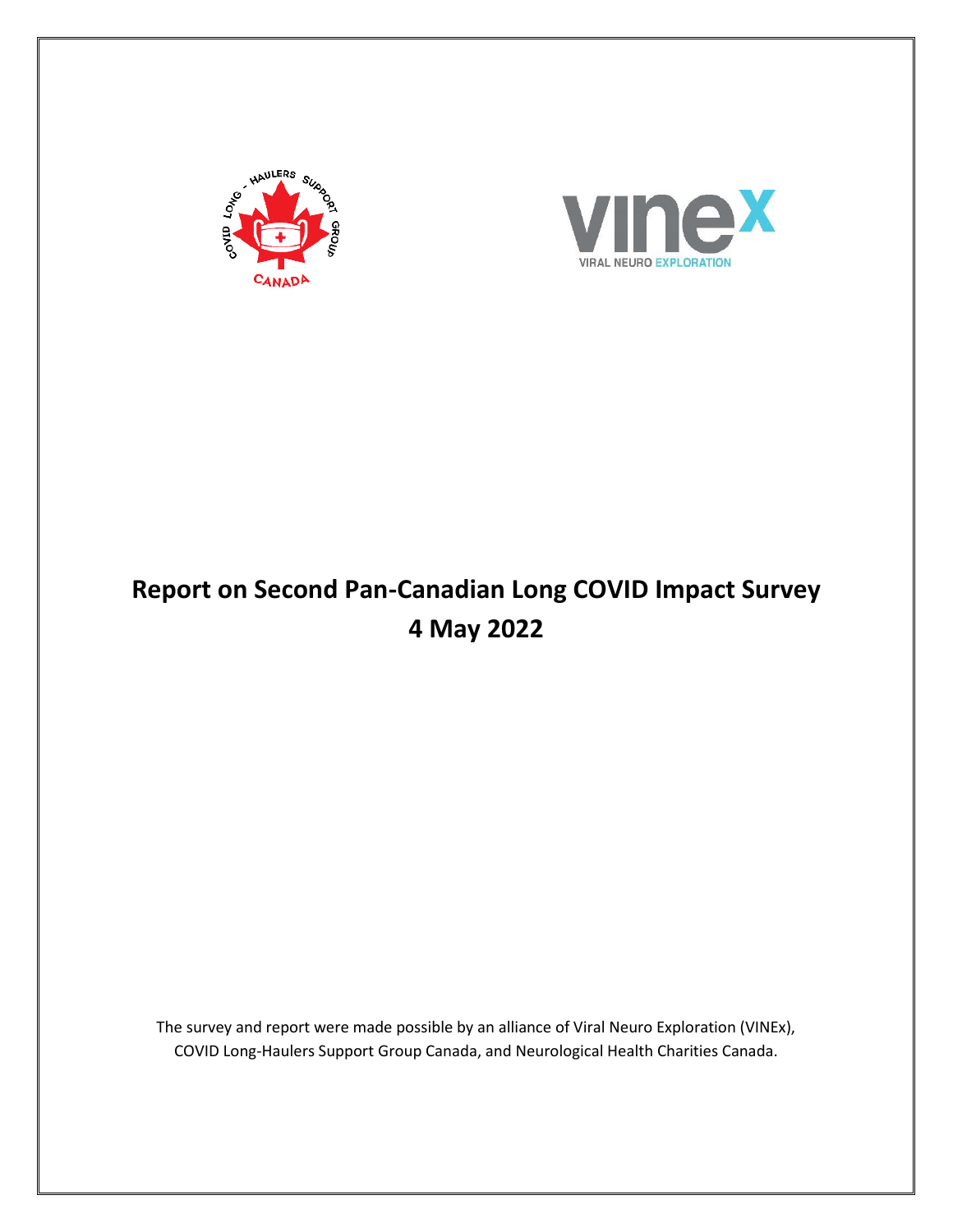## Table of Contents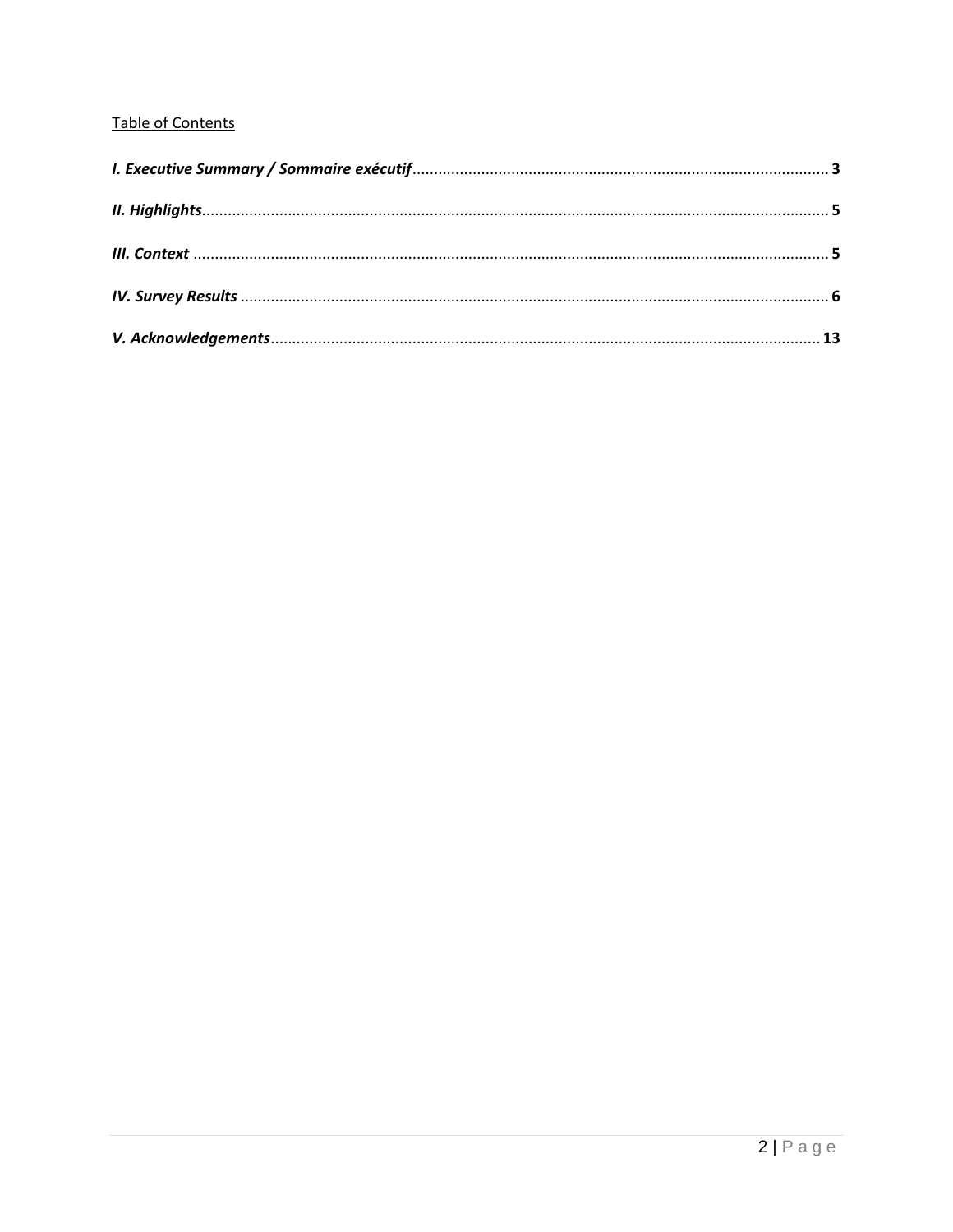## *I. Executive summary / Sommaire exécutif*

Viral Neuro Exploration [\(VINEx\)](https://www.vinex.ca/)[,](https://covidlonghaulcanada.com/) [COVID Long-Haulers Support Group Canada,](https://covidlonghaulcanada.com/) an[d](https://mybrainmatters.ca/) [Neurological](https://mybrainmatters.ca/)  [Health Charities Canada](https://mybrainmatters.ca/) (NHCC) formed an alliance to build awareness and increase funding for research and care on Long COVID. The alliance leverages science, clinical research, and lived experiences, and is reaching out to other organizations with an interest in the lasting and longterm impacts of COVID-19.

As such, the alliance first ran a survey of COVID long-haulers in Canada from May 5th to May 26<sup>th</sup>, 2021. The survey results were consistent with other scientific findings and patient surveys. The results demonstrated the broader impacts of Long COVID on quality of life: on health, society and the economy. At the time of publication, the survey was the largest publicly available survey of people living with Long COVID in Canada. A full report can be found on VINEx's [website.](https://imgix.cosmicjs.com/d8d3d3b0-c936-11eb-ba89-e7f98c8c358b-FINAL---Report-on-Long-Covid-Impact-Survey---June-8-2021.pdf)

The report which follows details the results of a follow-up survey of more than 1,000 COVID longhaulers in Canada. The survey was launched on March 23rd and closed on April 13th, 2022, and had a particular focus on the brain health impacts of Long COVID. It was prepared b[y](https://www.vinex.ca/) [VINEx](https://www.vinex.ca/) and distributed through th[e](https://www.covidlonghaulcanada.com/) [COVID Long-Haulers Support Group](https://www.covidlonghaulcanada.com/) [Canada](https://www.covidlonghaulcanada.com/) and [Neurological Health](https://mybrainmatters.ca/)  [Charities Canada](https://mybrainmatters.ca/) (NHCC) membership.

The findings confirm that the brain health impacts of Long COVID exist and persist for Canadians from coast-to-coast and negatively impact their daily life and ability to work. The most frequently reported brain health impacts include difficulty concentrating and thinking, short-term memory loss, sleep disturbances, headaches, dizziness, and depression.

All survey data has been inputted independently by survey participants. In the survey answers were symptoms are self-reported, these symptoms do not necessarily in themselves constitute a medical diagnosis.

Any data used from the report must reference the survey and the members of the alliance. The report should be cited as: Viral Neuro Exploration (VINEx), COVID Long-Haulers Support Group Canada, and Neurological Health Charities Canada. (May 2022). *Report on Second Pan-Canadian Long COVID Impact Survey*.

----------

Viral Neuro Exploration [\(VINEx\)](https://www.vinex.ca/), [COVID Long-Haulers Support Group Canada,](https://www.covidlonghaulcanada.com/) et le[s Organismes](https://moncerveaumavie.ca/)  [caritatifs neurologiques du Canada \(OCNC\)](https://moncerveaumavie.ca/) se sont alliés pour sensibiliser le public, et cibler et accroître le financement de la recherche et des soins sur la COVID longue. L'alliance s'appuie sur la science, la recherche clinique et les expériences vécues, et s'adresse à d'autres organisations qui s'intéressent aux impacts durables et à long terme de la COVID-19.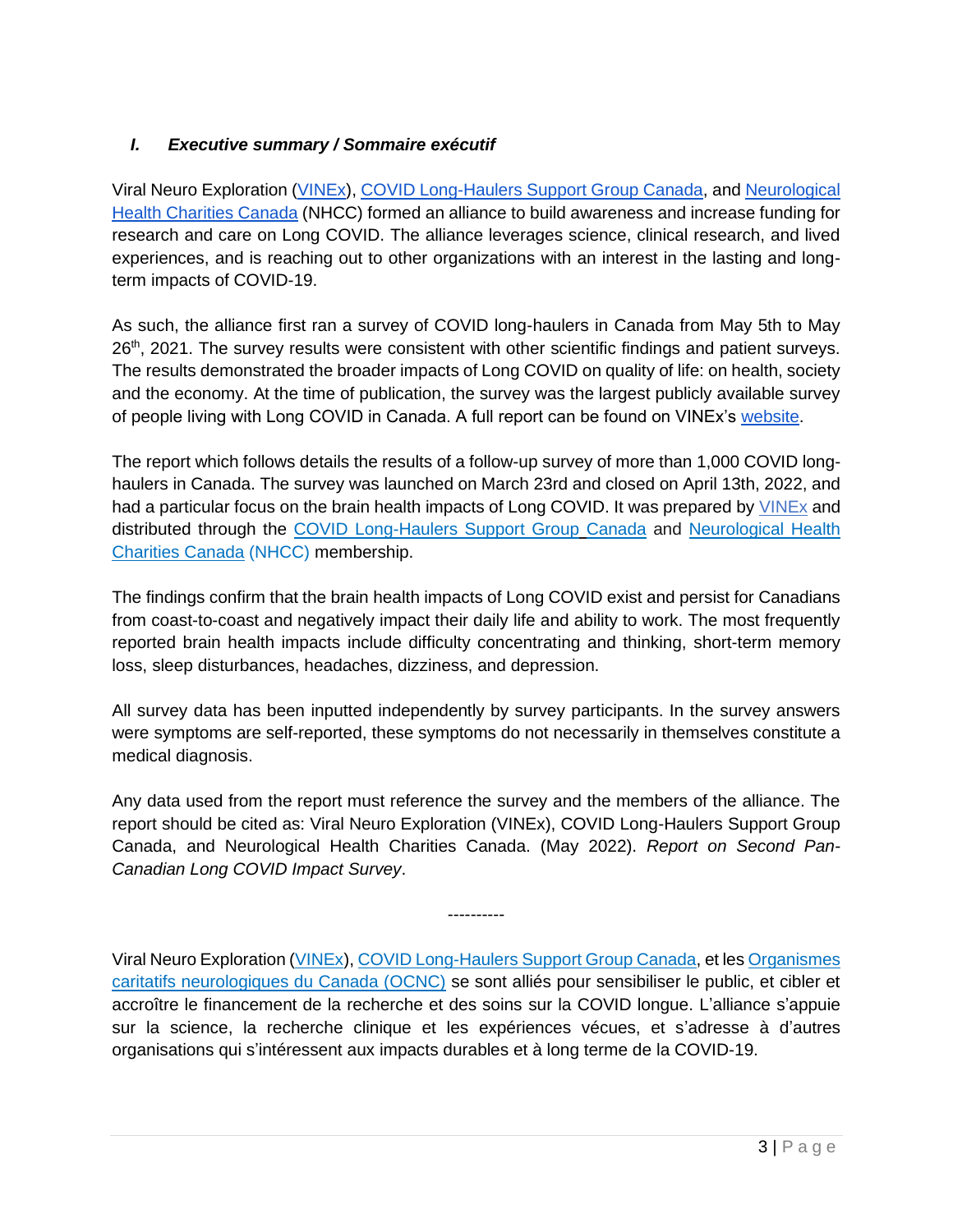À ce titre, l'alliance a d'abord mené un sondage auprès de personnes atteintes de COVID longue au Canada du 5 au 26 mai 2021. Les résultats du sondage étaient en accord avec d'autres résultats scientifiques et des enquêtes auprès de patients avec la COVID longue. Les résultats ont démontré les impacts plus larges de la COVID longue sur la qualité de vie : sur la santé, la société et l'économie. Lorsque publié, le sondage était le plus grand sondage publiquement disponible de personnes vivant avec la COVID longue au Canada. Le rapport complet peut être [consulté](https://imgix.cosmicjs.com/d8d3d3b0-c936-11eb-ba89-e7f98c8c358b-FINAL---Report-on-Long-Covid-Impact-Survey---June-8-2021.pdf) sur le site Web de VINEx.

Le rapport qui suit détaille les résultats d'un sondage de suivi mené auprès de plus de 1 000 personnes vivant avec la COVID longue au Canada. Le sondage, qui a été lancé le 23 mars et s'est terminé le 13 avril 2022, s'est particulièrement intéressé aux effets sur la santé du cerveau de la COVID longue. Il a été préparé par VINEx et distribué par l'intermédiaire des membres du COVID Long-Haulers Support Group Canada et des Organismes caritatifs neurologiques du Canada (OCNC).

Les résultats confirment que les impacts sur la santé du cerveau de la COVID longue existent et persistent pour les Canadiens d'un océan à l'autre et ont un impact négatif sur leur vie quotidienne et leur capacité à travailler. Les effets sur la santé du cerveau les plus fréquemment signalés sont les suivants : difficulté à se concentrer et à réfléchir, perte de mémoire à court terme, troubles du sommeil, maux de tête, étourdissements et dépression.

Toutes les données du sondage ont été saisies indépendamment par les participants. Dans les réponses au sondage, les symptômes sont autodéclarés, et ces symptômes ne constituent pas nécessairement un diagnostic médical.

Toute donnée utilisée à partir du rapport doit faire référence au sondage et aux membres de l'alliance. Le rapport doit être cité comme suit : Viral Neuro Exploration (VINEx), COVID Long-Haulers Support Group Canada, et les Organismes caritatifs neurologiques du Canada. (Avril 2022). *Rapport sur le deuxième sondage pancanadien sur l'impact de la COVID longue.*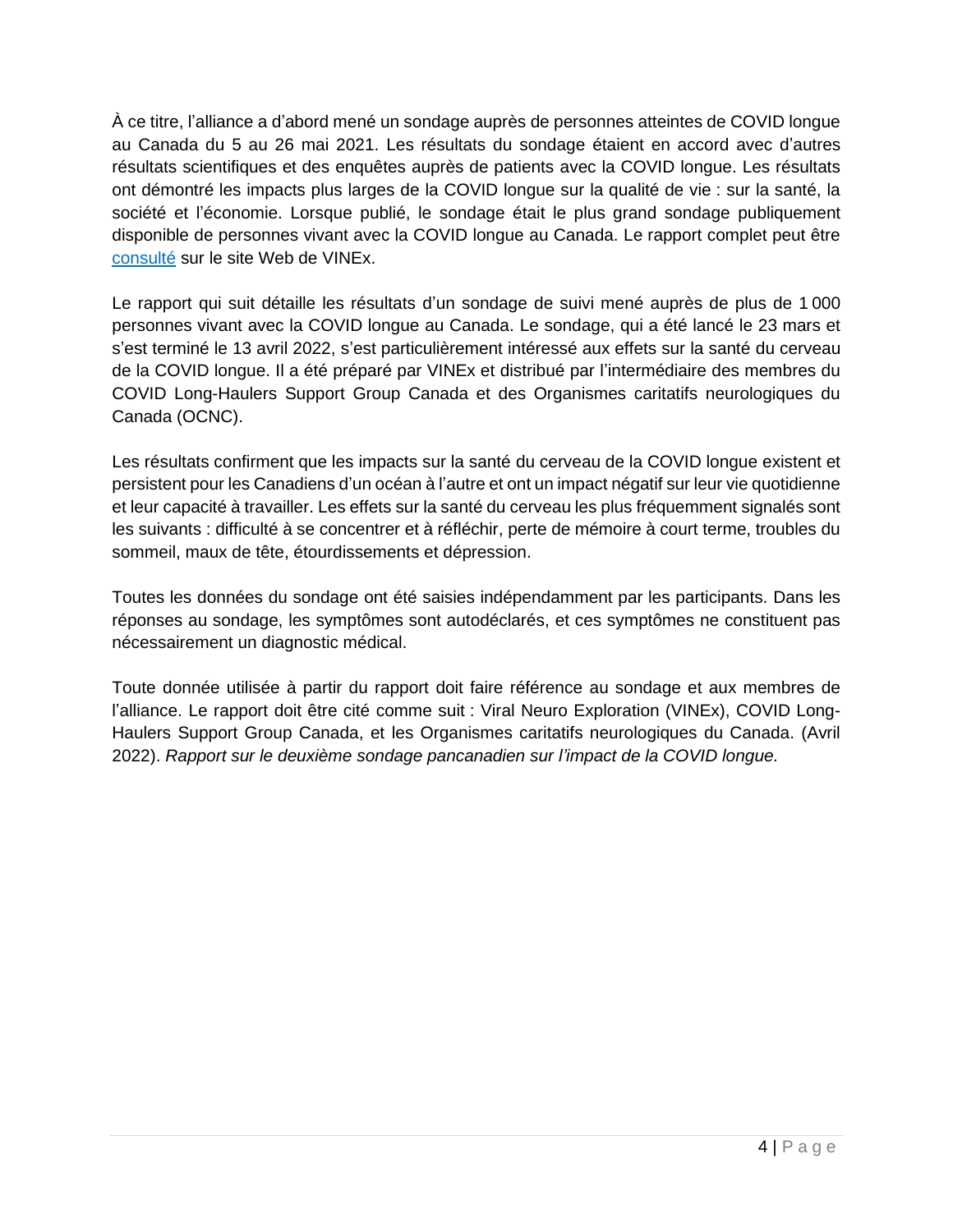#### *II. Highlights*

- The survey received responses from 1,050 long-haulers in nine provinces and one territory.
- More than **60%** of respondents are **between the age of 40 and 59**.
- Over **87%** of respondents identified as **women**. This is consistent with studies which demonstrate that women ar[e](https://www.bmj.com/content/372/bmj.n829) [disproportionately](https://www.bmj.com/content/372/bmj.n829) affected by Long COVID, by as much as a [4 to 1 ratio.](https://can01.safelinks.protection.outlook.com/?url=https%3A%2F%2Fwww.ncbi.nlm.nih.gov%2Fpmc%2Farticles%2FPMC7376333%2F&data=04%7C01%7Cnhassan%40globeandmail.com%7Cfc861549a16d4709d8d608d8be2e5491%7C44376110425e46ab942e26c9518bfd03%7C1%7C0%7C637468454461114660%7CUnknown%7CTWFpbGZsb3d8eyJWIjoiMC4wLjAwMDAiLCJQIjoiV2luMzIiLCJBTiI6Ik1haWwiLCJXVCI6Mn0%3D%7C3000&sdata=K4Z%2BY55FJxTdbJGs1f%2B%2Bj4Rm1qvXOzRu%2B%2BdeVGi1NtM%3D&reserved=0) **10.5%** of respondents identified as a **visible minority or member of a minority cultural community**.
- **Only a quarter** of respondents **were initially believed and received appropriate care** when they described their Long COVID symptoms to a healthcare professional.
- **Over 80%** of respondents said Long COVID has had **a negative or very negative impact on their brain health**.
- For those experiencing **neurological or psychiatric symptoms, more than 80%** said it has **negatively or very negatively impacted their daily life.**
- **Close to 75%** of long-haulers surveyed have **sought medical care for their neurological or psychiatric symptoms**.
- **Over 70% had to take leave from work** as a result of living with Long COVID, sometimes for over a year, with some having to leave the workforce.

#### *III. Context*

The survey questions were sent out in the format of a link to a dedicated Google Form. Survey questions were sent out in English and in French. Participants with Long COVID could respond to survey answers from March 23rd to April 13th, 2022 inclusive.

Survey questions and answers are listed below under their own heading with a separate analysis. Although the survey reached 1,050 respondents, not all respondents answered all questions.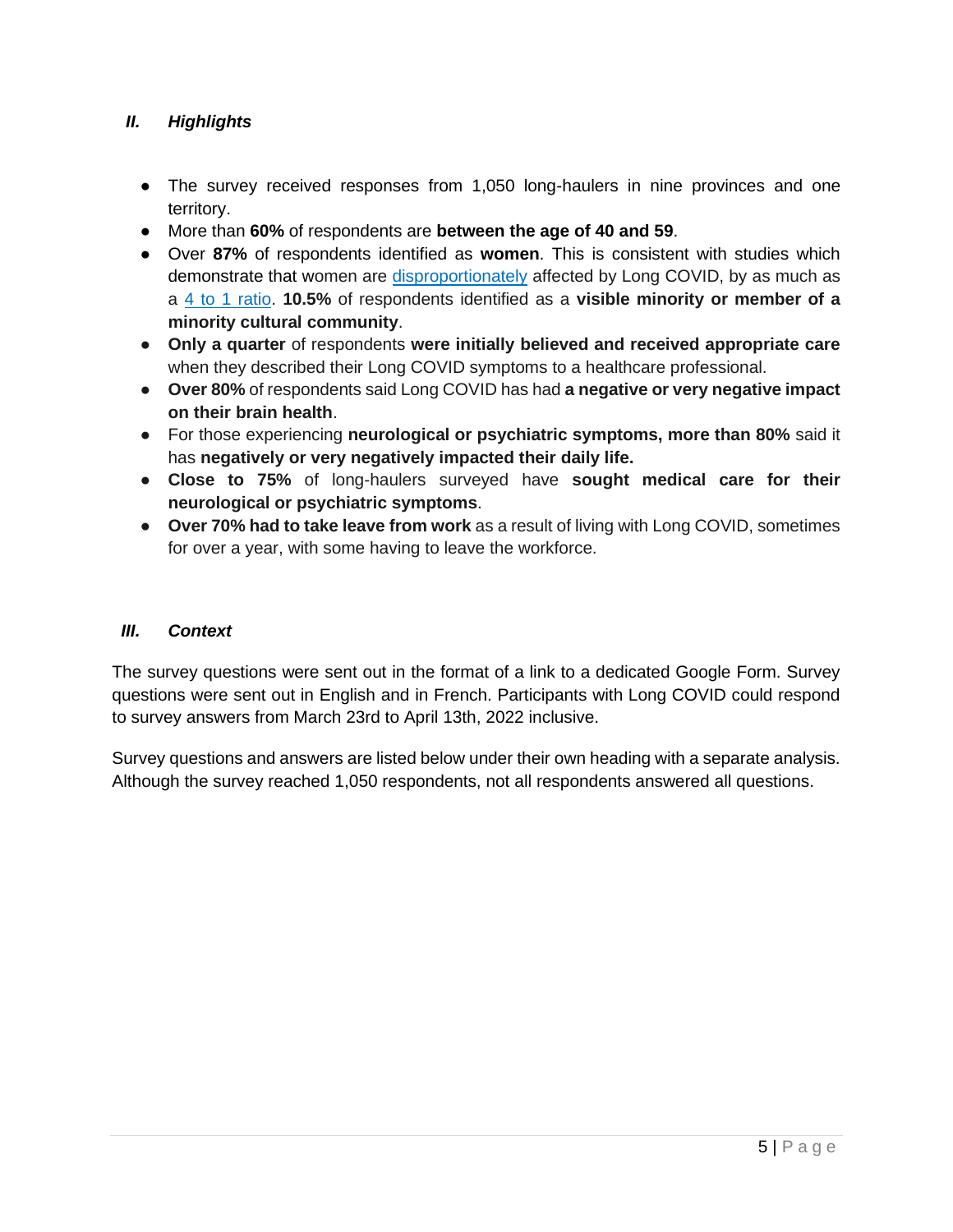#### *IV. Survey Results*

#### **What is your age?**



Participants ranged in age from under 18 to over 90. More than 60% were aged 40 to 59. This is consistent with other surveys, as individuals with Long COVID tend to skew towards people in their middle years.

| <b>Province</b>                              | <b>Number of respondents</b> |
|----------------------------------------------|------------------------------|
| Alberta / L'Alberta                          | 204                          |
| British Columbia / La Colombie-Britannique   | 142                          |
| Saskatchewan / La Saskatchewan               | 32                           |
| Manitoba / Le Manitoba                       | 27                           |
| Ontario / L'Ontario                          | 340                          |
| Quebec / Le Québec                           | 220                          |
| New Brunswick / Le Nouveau-Brunswick         | 16                           |
| Nova Scotia / La Nouvelle-Écosse             | 38                           |
| Prince Edward Island / L'Île-du-Prince-      |                              |
| <b>Édouard</b>                               | O                            |
| Newfoundland and Labrador / Terre-Neuve-     |                              |
| et-Labrador                                  | 6                            |
| Nunavut / Nunavut                            | ი                            |
| Northwest Territories / Territoires du Nord- |                              |
| Ouest                                        | 0                            |
| Yukon / Yukon                                | 6                            |
| Other                                        | 8                            |

#### **Where do you live? / Où demeurez-vous ?**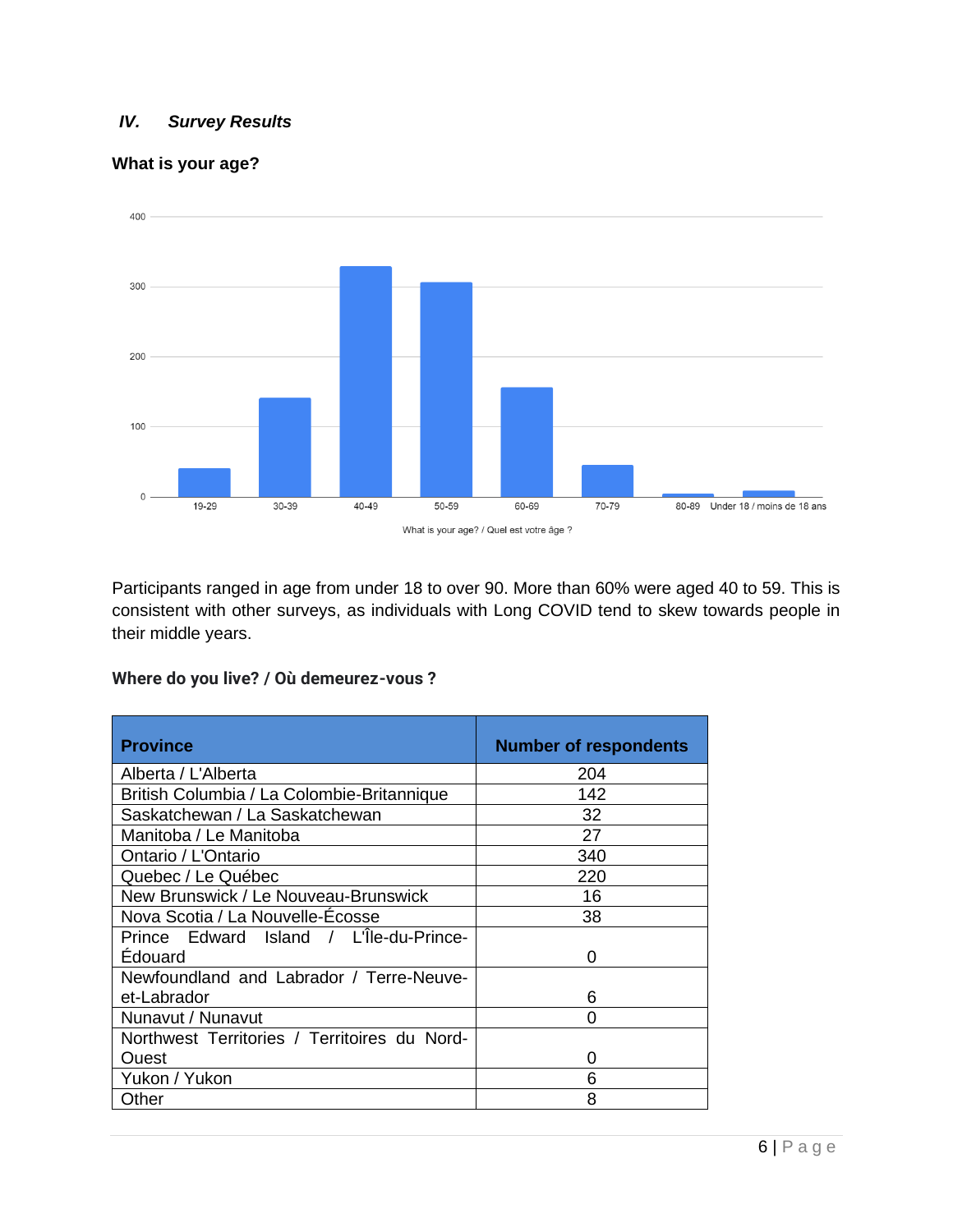More than 50% of people surveyed are from Ontario and Quebec. The survey received responses from long-haulers in nine provinces and one territory. Responses were roughly proportional to the demographic weight of each province and territory in the Canadian federation.



#### **What is your gender?**

Survey participants were asked to self-identify their gender, a social construct, as opposed to sex, a biological category. More than 87% of respondents identified as women. This is consistent with studi[e](https://www.bmj.com/content/372/bmj.n829)s which demonstrate that women are [disproportionately](https://www.bmj.com/content/372/bmj.n829) impacted by Long COVID by as much as a [4 to 1 ratio.](https://can01.safelinks.protection.outlook.com/?url=https%3A%2F%2Fwww.ncbi.nlm.nih.gov%2Fpmc%2Farticles%2FPMC7376333%2F&data=04%7C01%7Cnhassan%40globeandmail.com%7Cfc861549a16d4709d8d608d8be2e5491%7C44376110425e46ab942e26c9518bfd03%7C1%7C0%7C637468454461114660%7CUnknown%7CTWFpbGZsb3d8eyJWIjoiMC4wLjAwMDAiLCJQIjoiV2luMzIiLCJBTiI6Ik1haWwiLCJXVCI6Mn0%3D%7C3000&sdata=K4Z%2BY55FJxTdbJGs1f%2B%2Bj4Rm1qvXOzRu%2B%2BdeVGi1NtM%3D&reserved=0)



## **Are you a visible minority or member of a minority cultural community?**

Survey participants were asked to self-identify as being a visible minority or member of a minority cultural community. The terms were not defined. 10.5% of respondents identified as a visible minority or member of a minority cultural community.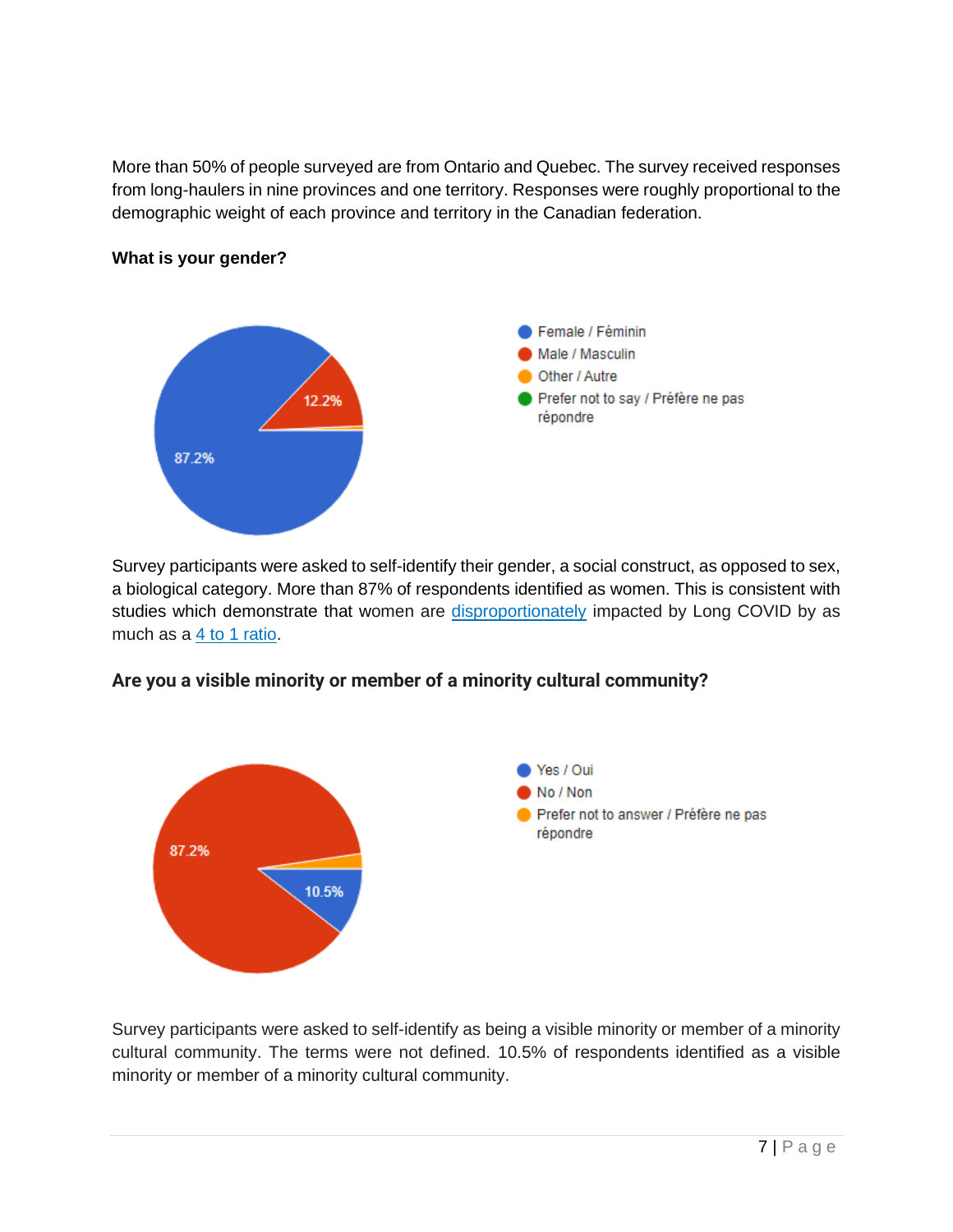However, we recognize that the percentage may be undercounted given the survey sample. The survey might not have reached visible minorities or members of a minority cultural community in a proportion comparable to their shares of the Canadian population.



## **How long have you been experiencing Long COVID symptoms?**

Close to three quarters of long-haulers surveyed have experienced Long COVID symptoms from six months to a year, and close to 60% have experienced symptoms for more than a year.



## **Have you received a Long COVID diagnosis from a health care provider?**

Nearly 60% of respondents received a Long COVID diagnosis from a healthcare provider. It should be noted that in the early days of the pandemic, COVID-19 and Long COVID diagnoses were limited, and for those who did present to a physician, the range of Long COVID symptoms and lack of diagnostic criteria made it difficult for them to get answers. The WHO only offered a clinical case [definition](https://www.who.int/publications/i/item/WHO-2019-nCoV-Post_COVID-19_condition-Clinical_case_definition-2021.1) of Long COVID in October 2021.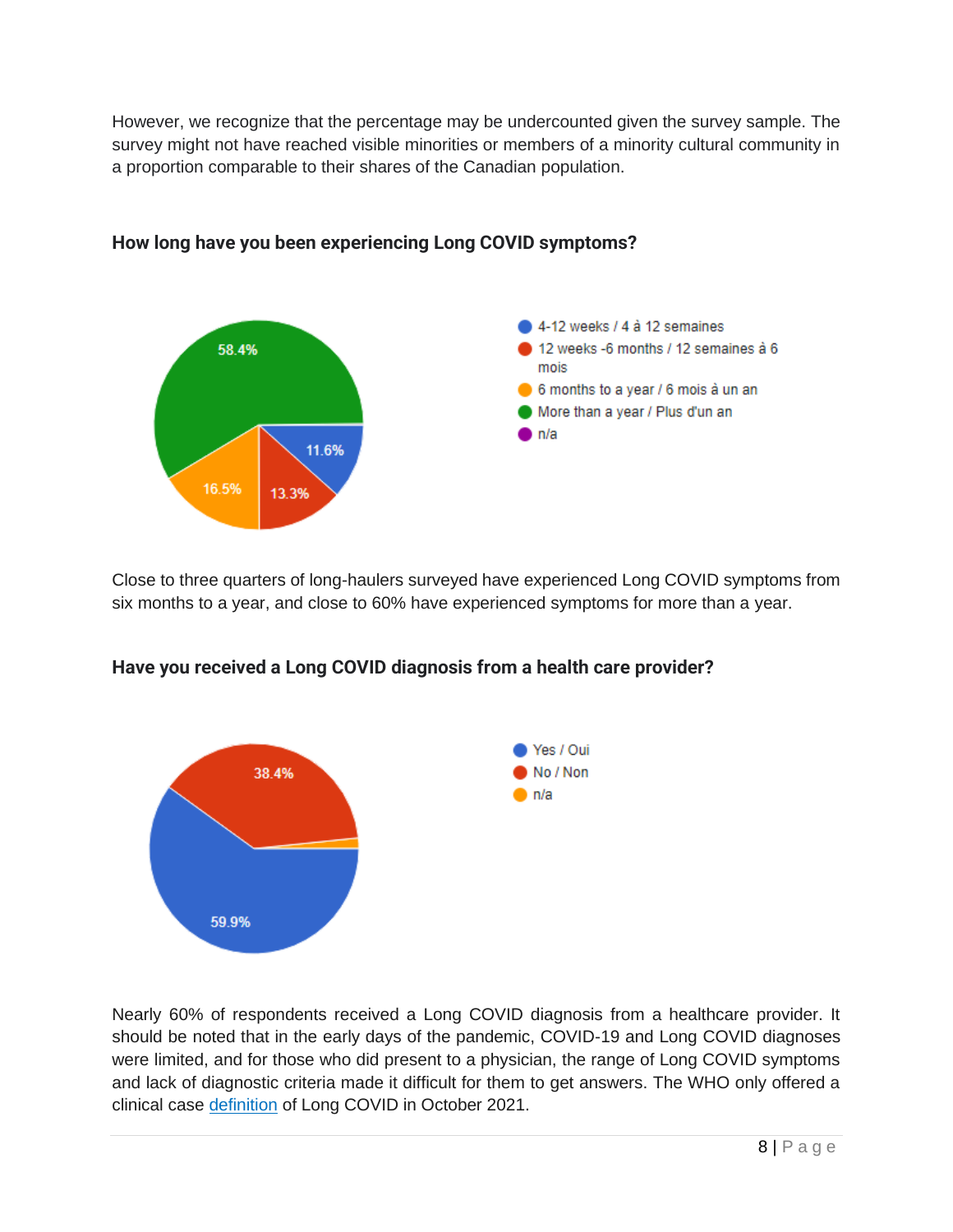

**Have you received or had access to Long COVID-specific treatment?**

Less than 30% of surveyed long-haulers have received or had access to Long COVID-specific treatment. This demonstrates an immense unmet need across the country.

**Has Long COVID had an impact on your brain health? If so, please rate the brain health impact on a scale of 1 to 5.** 



More than 80% of respondents say Long COVID has had a negative or very negative impact on their brain health.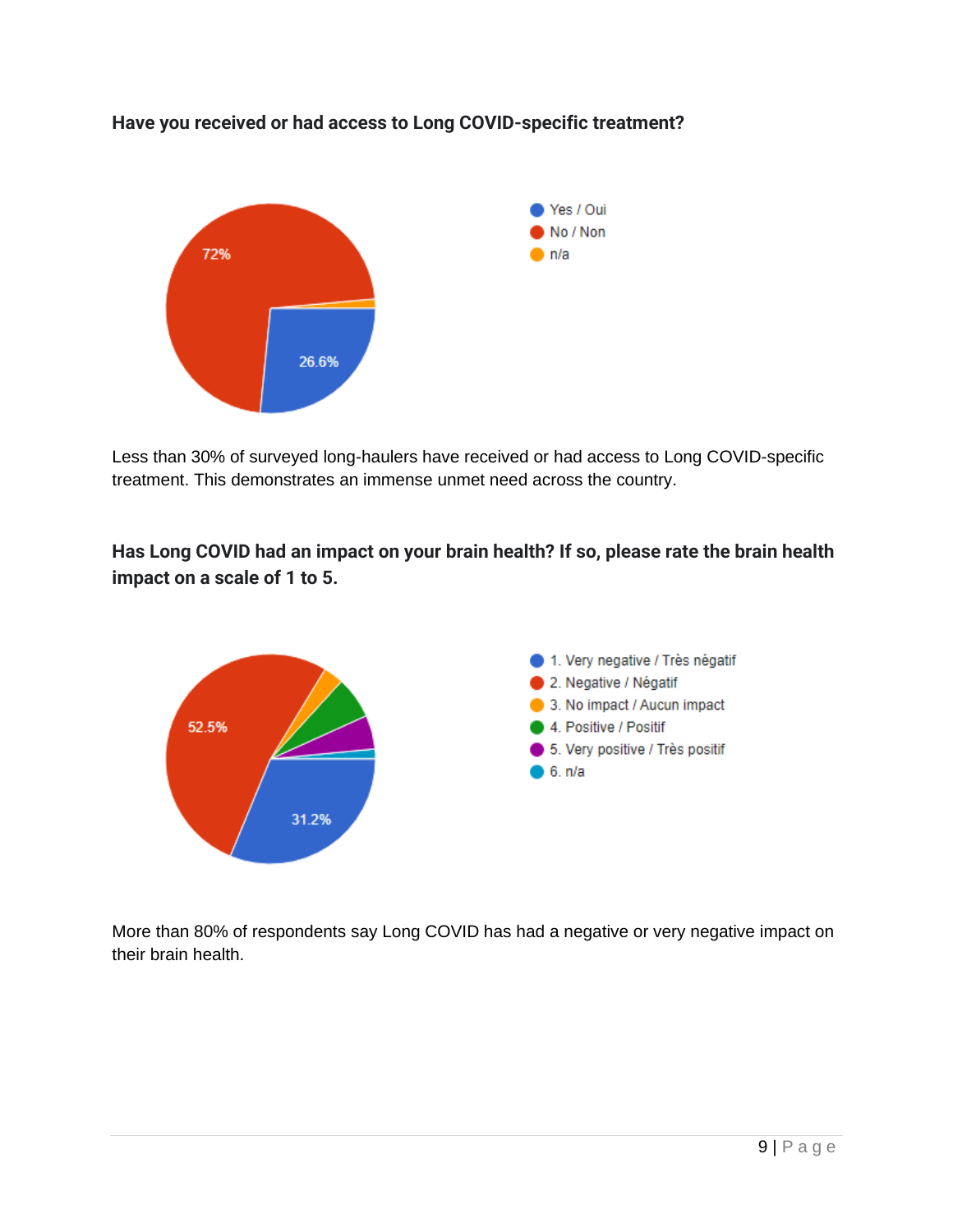## **Which of the following brain health (neurological or psychiatric) symptoms have you experienced? Choose all that apply.**



There have been more than 200 symptoms associated with Long COVID. The question asked respondents to list their brain health (neurological or psychiatric) symptoms from a list. The symptoms were self-reported, and the respondents could select all that applied. The most frequently reported brain health impacts include difficulty concentrating and thinking, difficulty finding the right words, sleep disturbances, short-term memory loss, headaches, dizziness, anxiety, forgetting routine tasks, and depression.

## *If you had any additional neurological and/or psychiatric symptoms not included in the above list, please list them here.*

Long-haulers surveyed were also able to describe neurological and psychiatric symptoms in a free-form answer: there were no leading questions or choices from which to select symptoms. 353 people chose this option (out of these some answered not applicable or n/a).

Answers ranged from synonyms or catch all terms to symptoms listed in the previous question, (for example brain fog, difficulty reading or head pain) to symptoms that had not been listed. These include tinnitus, blurry vision and eye pain, balance issues, panic attacks and mood changes.

Some anonymized answers include:

- "Depression, suicidal ideation, stroke, adjustment disorder."
- "Feeling drunk 24/7, severe head pressure, vestibular migraines."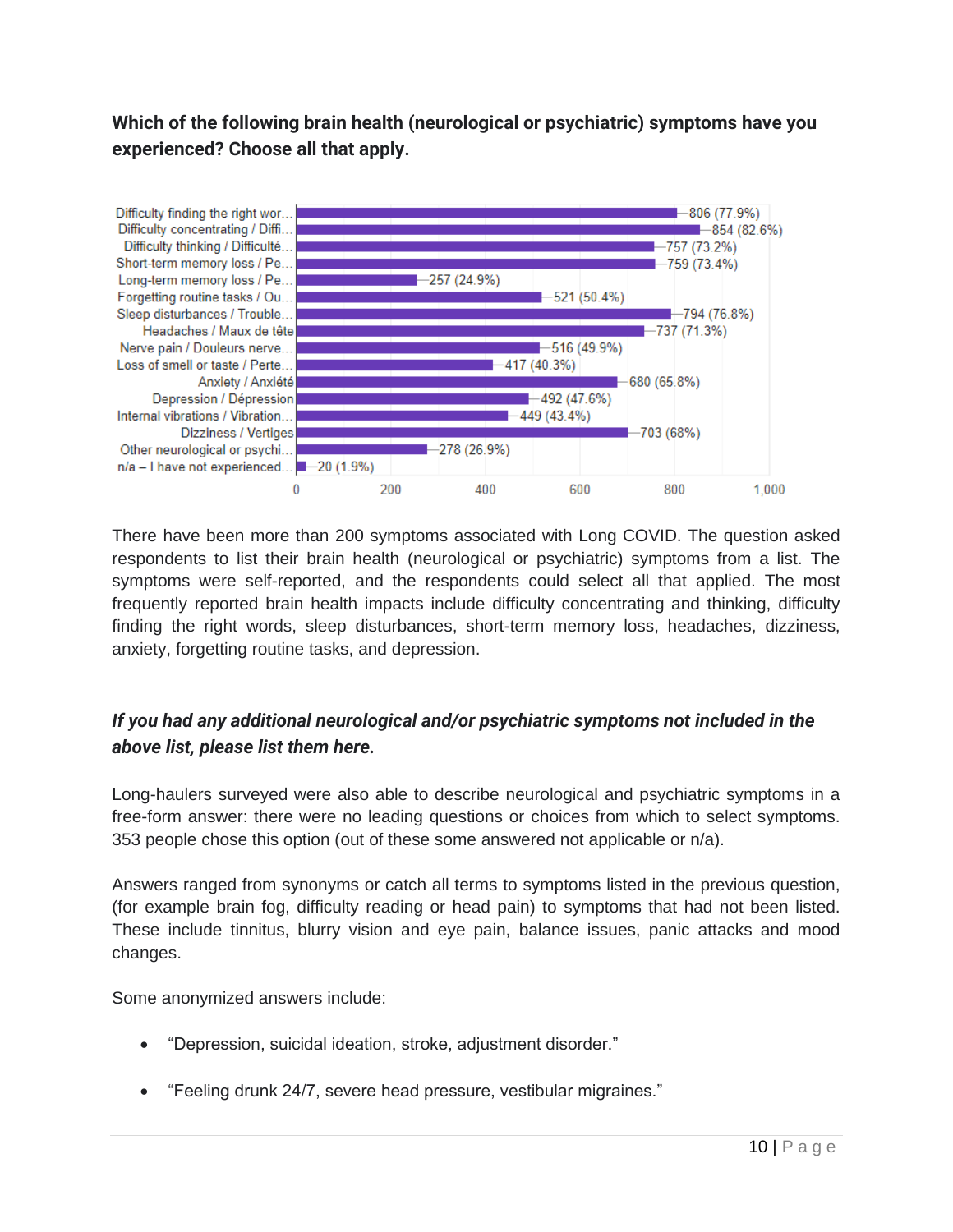- "Buzzing/vibration sensation in brain, numbness in face, aura/blurry vision."
- « Problème avec les fonctions exécutives: d'organisation, de planification, d'activation. »
- "Difficulty processing verbal conversations."
- "Feeling of electrical sparks on my scalp, intermittent facial numbness, difficulty writing, cannot multi-task, sensitivity to noise and bright lights."

## **If you are experiencing neurological or psychiatric symptoms, have you sought medical care?**



Close to 75% of long-haulers surveyed have sought medical care for their neurological or psychiatric symptoms.

**Were you believed when you initially described your symptoms to a healthcare professional? If so, did you receive appropriate care?**

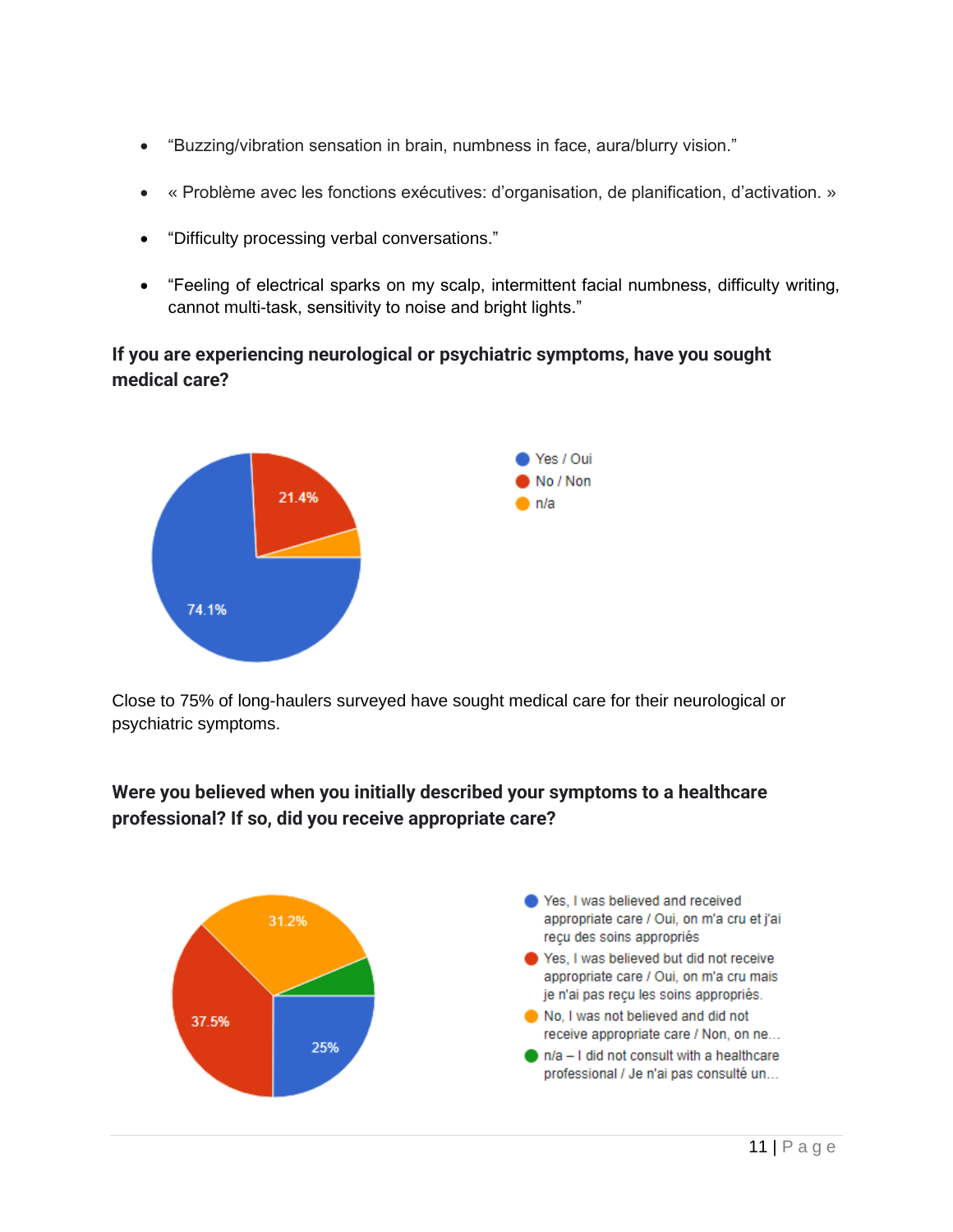Only a quarter of respondents were initially believed and received appropriate care when they described their symptoms to a healthcare professional.



**If you are experiencing neurological or psychiatric symptoms, have they had an impact on your daily life? If so, please rate the impact on a scale of 1 to 5.** 

For those experiencing neurological or psychiatric symptoms, more than 80% say it has negatively or very negatively impacted their daily life.



## **Have you had to take a leave from work?**

Over 70% had to take leave from work as a result of living with Long COVID. This suggests a large impact on the labour force.